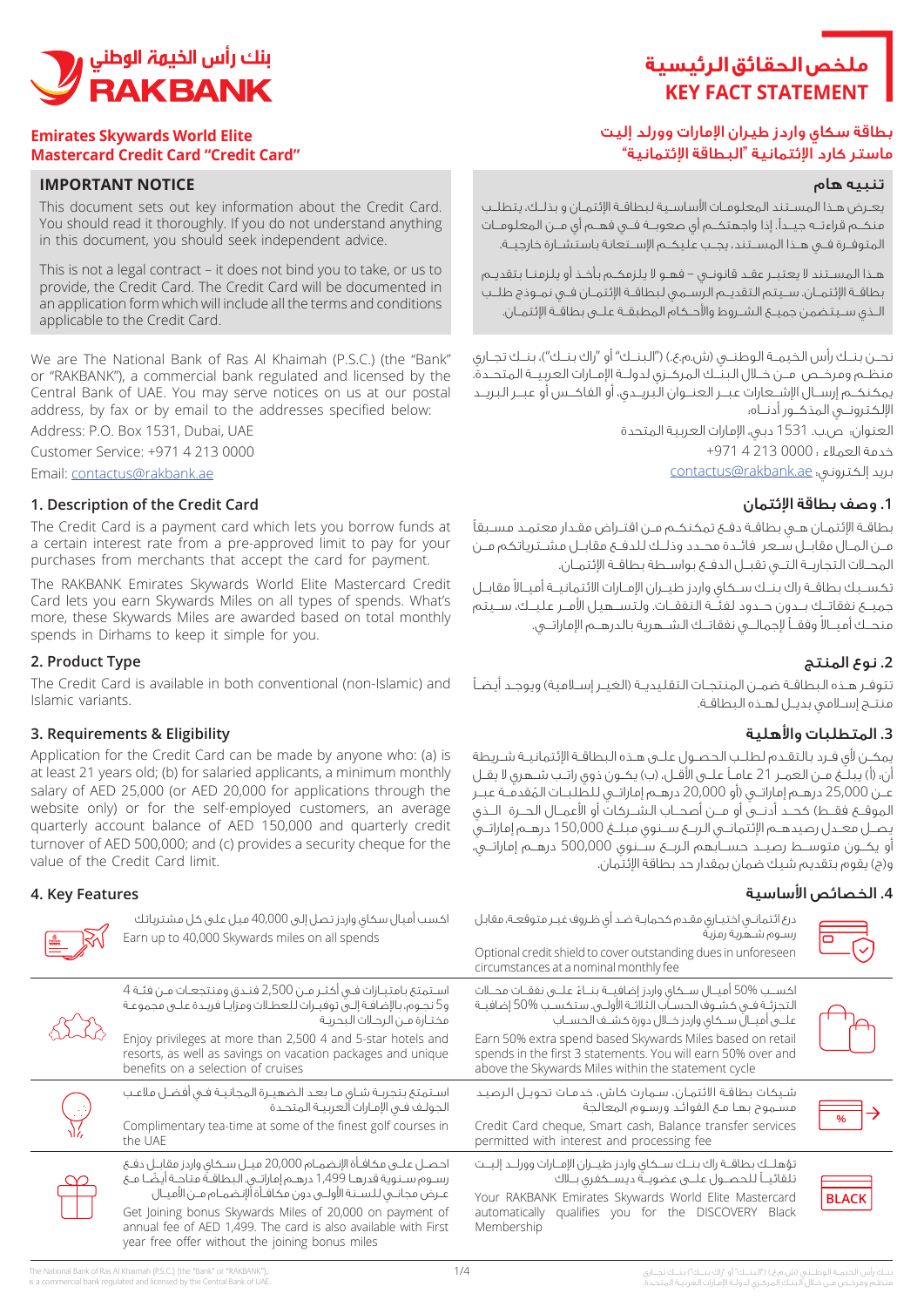

#### **Warning**

- **•** If you are late in payment or fail to make the applicable payments on the due date, you will pay default interest at the rates described above.
- **If you make only the minimum payments during each** billing period, you will pay more in interest and it will take you longer to pay off your outstanding balance.
- **If you fail to make a payment or otherwise breach the Credit Card terms, this will be a default and the Bank** will be entitled, among other things, to:
	- **(a) Cancel the Credit Card and demand full repayment ;immediately**
	- **(b) Report the default to the appropriate regulatory** authorities including the UAE Central Bank, Al **Etihad Credit Bureau and other credit rating** agencies, which will affect your credit rating;
	- **(c)** Bring legal proceedings against you.

#### **5. Processing Time**

Your Credit Card will be issued within 5 business days of signing the application form and submission of required documents to us, subject to the Bank's approval and completion or waiver of cooling off period.

#### **6.** Interest Rate

A fixed rate of interest of 3.45% per month which is equivalent to an annual interest rate of 41.4% is applicable on amounts outstanding under the Credit Card.

Interest rate is calculated daily as follows:

- Annual Interest rate / 360 X current outstanding balance
- This daily interest amount is then added to the total amount due to be paid.

Monthly interest rate is subject to increase by 0.5% per month if the minimum amount due under the Credit Card in the previous statement has not been paid.

## **7. Credit Card Payment Methods**

You can make the payment of your Credit Card dues through the following modes:

- Cheques / cash payment at branches / RAKBANK ATMs
- Through exchange houses.
- Set up standing instructions (partial or full) on RAKBANK or non-RAKBANK accounts.
- Digital banking channels (either through RAKBANK or other banks in UAE).
- Through Automated Phone Service (IVR) for RAKBANK customers with current or savings accounts.

#### **8. Key Fees and Charges**

- Annual fees from the first year for the primary cardholder -AED 1,499.
- Annual fees for supplementary cardholder AED 999 with Emirates Skywards Silver tier membership tier membership & AED 200 without silver tier membership.
- Late payment fee for delay in payment of minimum amounts due - AED 230 per delay.
- Over limit fee if the transactions exceed Credit Card limit -AED 285.

#### **تحذير**

- **• إذا تأخرتــم فــي الســداد أو لــم تتمكنــوا مــن ســداد الدفوعــات المطبقــة عنــد تاريــخ االســتحقاق، ســيتوجب عليكــم ســداد فائــدة التخلــف عــن الســداد بالمعــدالت الموضحــة أعــاه.**
- **• إذا قمتــم بســداد الحــد األدنــى فقــط مــن الدفعــات خــال كل فتـرة الدفعـات للبطاقـة، سـيتطبق عليكـم فوائـد أعلـى وبذلـك ستســتغرقوا وقتــً أطــول لســداد رصيدكــم المســتحق.**
- **• إذا فشـلتم فـي سـداد دفعـة أو خالفتـم شـروط بطاقـة اإلئتمـان بطريقـة أخـرى، فسـوف يعـد هـذا إخـال بالعقـد وسـيحق للبنـك مـن بيـن أمـور أخـرى بـأن:**
	- **(أ بإلغاء بطاقة اإلئتمان والمطالبة بالسداد الكامل فورًا.**

 **(ب)اإلبالغ عن التقصير إلى السلطات التنظيمية المناسبة بما في ذلك البنك المركزي اإلماراتي وشركة اإلتحاد للمعلومات اإلئتمانية ووكاالت التصنيف اإلئتمانية األخرى، مما سيؤثر على تصنيفكم اإلئتماني.**

 **(ج)إتخاذ اإلجراءات القانونية ضدكم.**

## **.5** فترة إتمام الطلب

سـيتم إصـدار بطاقتكـم االئتمانيـة فـي غضـون 5 أيـام عمـل مـن توقيـع نمـوذج الطلـب وتقديـم المسـتندات المطلوبـة إلينـا، فـي حالـة موافقـة البنـك للطلـب، وإتمـام أو إلغـاء فتـرة التهيئـة للطلـب.

## **.6** معدل الفائدة

يتــم تطبيــق معــدل فائــدة ثابــت قــدره 3.45% شــهريًا وهــو مــا يعــادل معــدل فائـدة سـنوي قـدره 41.4% علـى المبالـغ بعـد تاريـخ االسـتحقاق بموجـب بموجـب بطاقــات اإلئتمــان.

يتم احتساب الفائدة بشكل يومي على النحو التالي:

- **•** معدل الفائدة السنوي / 360 x الرصيد الحالي المستحق
- **•** ثــم يتــم إضافــة مبلــغ الفائــدة اليوميــة المحتســب إلــى المبلــغ اإلجمالــي ا لمســتحق .

يخضــع معـِـدل الفائــدة الشــهرية لـزيــادة بنســبة %0.5 شــهريًا إذا لــم يتــم دفــع الحــد األدنــى للمبلــغ شــهريًا بموجــب بطاقــة اإلئتمــان المبيــن فــي كشــف الحســاب الســابق.

# **.7** وسائل سداد رصيد البطاقة اإلئتمانية

يمكنكم سداد مستحقات بطاقتكم اإلئتمانية من خالل الوسائل التالية:

- **•** الشــيكات/ الدفــع النقــدي لــدى الفــروع / ماكينــات الصــراف اآللــي التابعــة لــراك بنــك.
	- **•** من خالل شركات الصرافة.
- ضبـط تعليمـات دائمـة (جزئيـة أو كاملـة) مـن خـلال أي مـن حسـابات راك بنك أو مـن الحسـابات البنكيـة األخـرى داخـل دولة اإلمـارات العربيـة المتحدة.
- **•** القنـوات المصرفيـة الرقميـة )مـن خـال راك البنـك أو البنـوك األخـرى بدولـة اإلمـارات العربيـة المتحـدة(.
- **•** مــن خــال خدمــة الهاتــف اآللــي )IVR )لعمــاء راك بنــك أصحــاب الحســابات الجاريــة أو حســابات التوفيــر.

# **.8** الرسوم والمصاريف األساسية

- **•** رســوم ســنوية مــن الســنة األولــى لحامــل البطاقــة األساســي بقيمــة 1,499 درهم إماراتي.
- **•** رسـوم سـنوية لحامـل البطاقـة اإلضافيـة 999 درهـم إماراتـي للعضويـة الفئـة الفضيـة مـن سـكاي واردز طيـران اإلمـارات و200 درهـم إماراتـي بـدون العضويـة الفضيـة.
- **•** رسـوم السـداد المتأخـر المترتبـة علـى تأخـر الدفعـة المسـتحقة للسـداد 230 درهـم إماراتـي عـن كل تأخيـر.
- **•** رسـوم زيـادة الحـد اإلئتمانـي فـي حـال تجـاوز قيمـة المعامـات مقـدار الحـد اإلئتمانــي - 285 درهــم إماراتــي.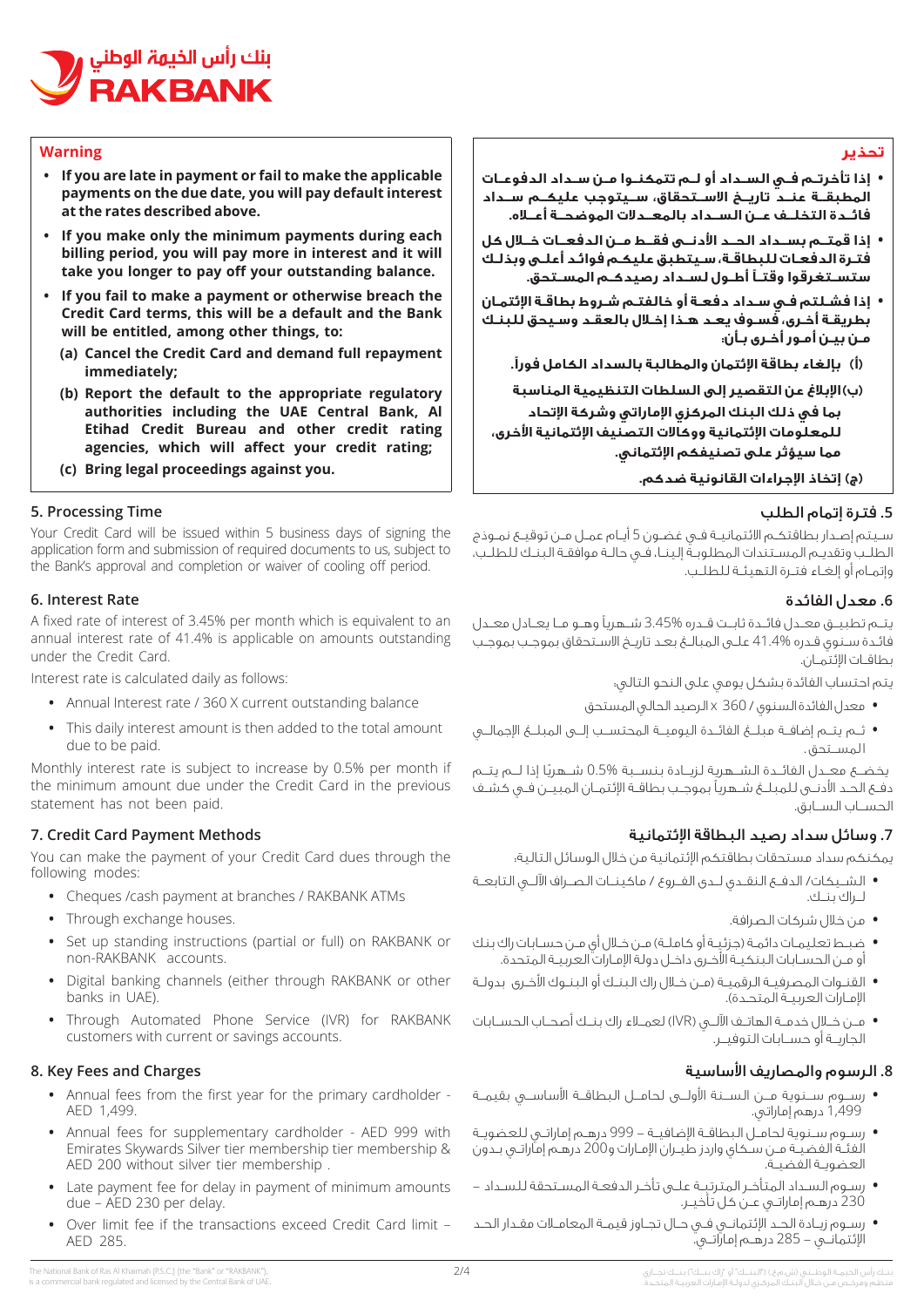

- Cash advance fee 3% of cash advanced or AED 99 (whichever is higher).
- Issuance of liability/No-liability letter AED 50 per letter.
- For cancellation of any cash product on the Credit Card -AED 249.
- Additional fees may be levied by the correspondent bank/ financial institution or entity providing financial services to the beneficiary of remittances.
- In addition, there may be standard fees and charges which apply to your dealings with us. Our schedule of fees can be found at www.rakbank.ae (under Personal > Cards > Emirates Skywards World Elite Credit Card > Information & Tools > Service & Price Guide).
- **VAT** at the current rate of 5% will be levied on the Bank's fees and charges, as applicable under UAE law.

#### **9. Risks & Limitations**

- Additional 5% over and above the Credit Card limit will be allowed to process the transaction. However, any transaction in excess of the Credit Card limit will attract over limit fees.
- Balance Transfer less than AED 25,000 will not qualify for any Skywards Miles.
- Cards with Credit Balance will not be eligible for Balance Transfer.
- Cardholders can earn a max monthly cap of 40,000 Skywards Miles or Miles earned on spends up to credit limit.
- Awarding of Skywards Miles will be reduced to 50% if spend in special categories (such as Charities, Government Services, Bill Payments, Schools, Transits, Transport, Telecommunication, Real Estate, Petrol/Gas stations, Supermarkets, Health & Beauty, Club Membership, Motion Pictures & Theatres, Computer Services, Automobiles & Vehicles) exceeds 50% of total domestic and international transactions for the month
- Transactions made through any of the banking channels i.e. IVR, Internet Banking, Mobile, CDMs, ATM's, Branches or any other RAKBANK payment channels will not be eligible for any cashback/rewards.
- Skywards Miles are valid 36 months from earned date, and if not redeemed within the expiry period, they will automatically lapse and will be forfeited on the expiry date as specified in the Rewards Statement.
- Cash advances are permitted only up to 80% of the Credit Card limit.
- **•** Balance transfer is permitted up to 95% of available balance
- Smart Cash (Loan on Card) is permitted up to 80% of the Credit Card limit or 95% of the available balance (whichever is lower).
- Credit Card cheque is permitted up to 80% of the Credit Card limit or 95% of the available balance (whichever is lower).

These services are offered subject to approval of the Bank.

#### **10. Customer Obligations**

- Customer must disclose his / her income accurately, provide valid identity and employment details and evidence them with authentic documents.
- Customer is obligated to make monthly payments due under the Credit Card as per due date to avoid late payment fees & finance charges.
- **•** رســوم الســلفة النقديــة 3% مــن مقــدار الســلفة النقديــة أو 99 درهــم إماراتــي (أيهمــا أعلــي).
- **•** خطـاب إصـدار المديونيـة / خطـاب عـدم المديونيـة 50 درهـم إماراتـي عـن كل خطـاب.
	- **•** إللغاء أي منتج نقدي لبطاقة اإلئتمان 249 درهم إماراتي.
- **•** ِ يجــوز تحصيــل رســوم إضافيــة مــن قبــل البنــك المعنــي أو المؤسســة أو الهيئة المالية المقدمة للخدمات المالية للمستفيد من الحواالت.
- **•** باإلضافـة إلـى ذلـك ، قـد تكـون هنـاك رسـوم وفوائـد إضافيـة تنطبـق علـى تعامالتكـم مـن خـال هـذه البطاقـة. يمكنكـم اإلطـاع علـى جـدول الرسـوم الخــاص بنــا علــى ae.rakbank.www( تحــت قســم األفــراد < بطاقــات < بطاقــة راك بنــك ســكاي واردز طيــران اإلمــارات وورلــد إليــت ماســتركارد الائتمانيــة > معلومــات وروابــط مفيــدة > دليــل الخدمــة والأســعار).
- **•** ســيتم فــرض ضريبــة القيمــة المضافــة بالمعــدل الحالــي البالــغ **5%** علـى رسـوم وتكاليـف البنـك، كمـا هـو مطبـق بموجـب قانـون دولـة اإلمــارات العربيــة المتحــدة.

# **.9** المخاطر والقيود

- **•** ســمح بنســبة 5% زيــادة عــن مقــدار حــد بطاقــة اإلئتمــان وذلــك لغــرض موافقــة المعاملــة المطلوبــة للدفــع. بالرغــم عــن ذلــك، ســوف يخضــع أي زيــادة عــن حــد البطاقــة اإلئتمانيــة برســوم تجــاوز الحــد اإلئتمانــي.
- **•** لـن يتأهـل تحويـل الرصيـد الـذي يقـل عـن 25,000 درهـم إماراتـي ألي أميـال سـكاي واردز.
	- **•** لن تكون البطاقات ذات الرصيد الدائن مؤهلة لخدمة تحويل الرصيد.
- **•** الحــد الشــهري األقصــى لكســب أميــال ســكاي واردز قــدره 40,000 ميــل أو عـدد الأمــال المكتسـبة علــى الإنفـاق حتــى حـد بطاقـة الائتمـان.
- **•** ســيتم تخفيــض منــح أميــال ســكاي واردز إلــى ٪05 إذا تــم إنفــاق أكثــر مــن 50% مـن مـن إجمالـي المعامـات المحليـة والدوليـة للشـهر علـى الفئـات الخاصــة مثــل المؤسســات الخيريــة، والخدمــات الحكوميــة، ودفــع الفواتيــر، والمـدارس، والمواصـات، والنقـل، واالتصـاالت، والعقـارات، ومحطـات البنزيـن/ الوقــود، ومحــات الســوبرماركت، والصحــة والجمــال، والنــادي، والصــور المتحركــة والمســارح، وخدمــات الكمبيوتــر، والســيارات والمركبــات.
- **•** المعامــات التــي تتــم مــن خــال أي مــن القنــوات المصرفيــة، مثــل IVR أو الخدمـات المصرفيـة الرقميـة أو الهاتـف المحمـول أو أجهـزة اإليـداع النقـدي أو أجهـزة الصـراف اآللـي أو الفـروع أو أي قنـوات دفـع أخـرى لـراك بنـك، لـن تكـون مؤهلـة ألي اسـترداد نقـدي/ مكافـآت.
- **•** أميــال ســكاي واردز صالحــة لمــدة 36 ً شــهرا مــن تاريــخ اكتســابها، وإذا لــم يتــم اســتبدالها خــال فتــرة انتهــاء الصالحيــة، فســوف تنقضــي تلقائيــً وسـتتم مصادرتهـا عنـد تاريـخ انتهـاء الصالحيـة كمـا هـو محـدد فـي بيـان المكافــآت.
- **•** ُيســمح بالســلفة النقديــة بنســبة تصــل إلــى 80% فقــط مــن حــد بطاقــة اإلئتمــان.
	- **•** ُيسمح بتحويل الرصيد حتى نسبة 95% من الرصيد المتوفر.
- **•** ُيســمح بالســيولة النقديــة )ســمارت كاش( حتــى نســبة 80% مــن حــد بطاقــة الإئتمــان أو نـســبة %95 مــن الـرصيــد المتوفــر (أيهمــا أقــل) .
- **•** ُيسـمح بإصـدار شـيكات بطاقـة اإلئتمـان حتـى نسـبة 80% مـن حـد بطاقـة الإئتمـان أو نسـبة %95 مـن الرصيـد المتوفـر (أيهمـا أقـل).

لحصـول علـى الخدمـات المذكـورة أعـاه، يشـترط الحصـول علـى موافقـة البنـك .ً أوال

# **.10** إلتزامات العميل

- **•** يتعيــن علــى العميــل الكشــف عــن دخلــه / دخلهــا بدقــة، وتقديــم هويــة صالحــة وتفاصيــل العمــل وإثباتهــا بموجــب تقديــم وثائــق أصليــة.
- **•** يتطلــب مــن العميــل بســداد الدفعــات الشــهرية المســتحقة بموجــب بطاقــة اإلئتمــان وفقــً لتاريــخ اإلســتحقاق لتجنــب رســوم الســداد المتأخــر والرســوم الماليــة المطبقــة.